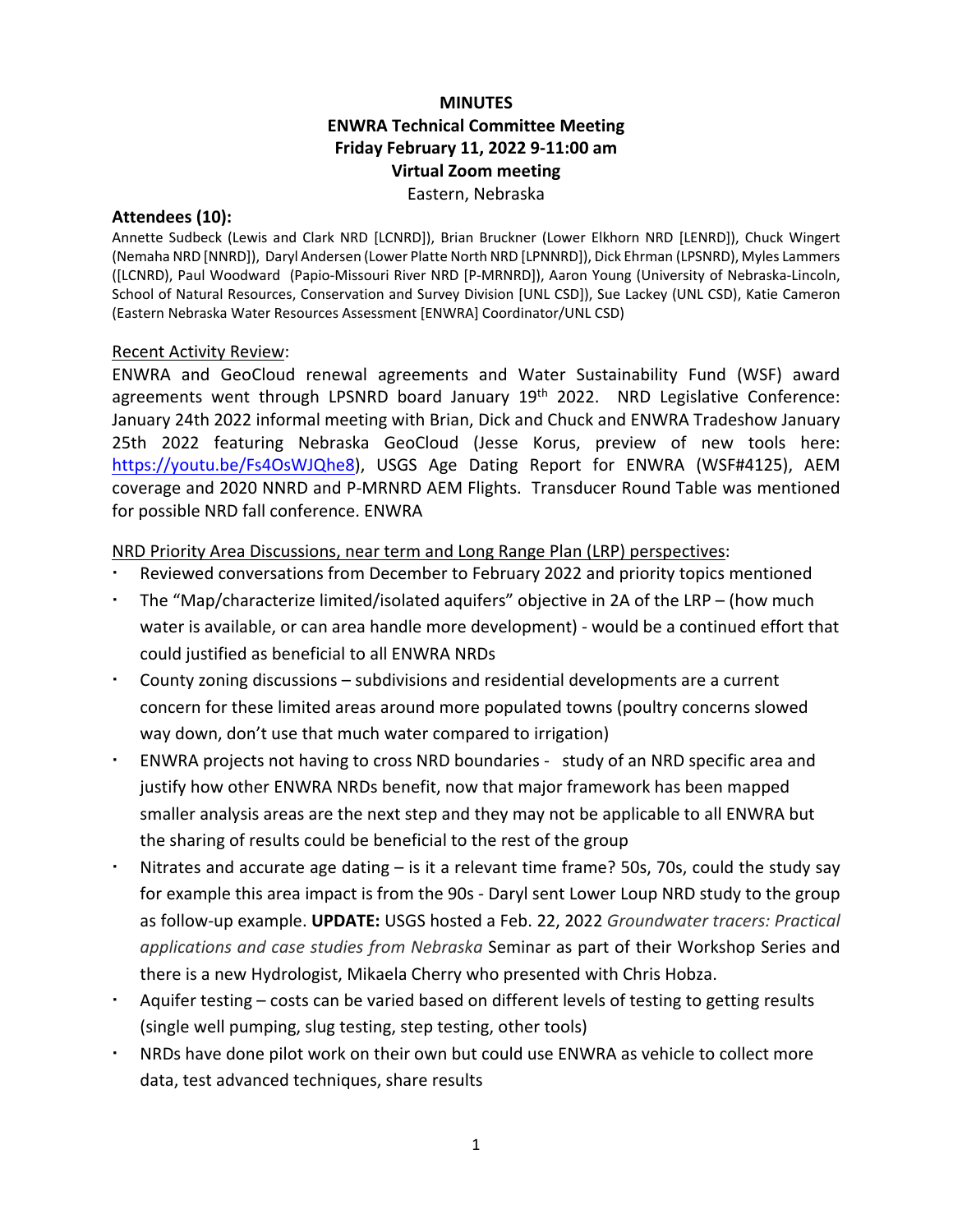- Manganese (mn) and other quality parameters, ENWRA well sites have majority of well clusters with results exceeding 1 mg/L mn, keep this emerging contaminants objective in mind
- **Ground-based geophysics**: CSD bought a walkTEM which will be based out of Scottsbluff with Mohamed but all CSD could use it including ENWRA, agreements like we do for test holes but as maybe up to 5 virtual boreholes a day (costs are being worked out but comparable with a day of test hole work). NMR or other assessment tools also mentioned. Tools for Well Head Protection areas (WHPAs), maybe areas where with remaining questions after AEM survey, or in other areas with data gaps. Prepare a bullet sheet that summarizes geophysical tools in relation to ENWRA.
- **Recharge** is the main assessment focus for ENWRA now along with our current WSF. Need **lateral and vertical understandings** of how the aquifers are being recharged and their boundary interactions. LPNNRD and maybe other ENWRA NRDs could use multiple recharge sites and would need recharge factors for their whole districts, the WSF covers the wettest part of LPNNRD but other areas need study. Also, the nitrate side of it, how nitrate is moving in the recharge system. WSF grant at Phase 1 will give us initial map of high, moderate, low recharge areas to target for more detail and estimating rates.
	- Intentional recharge was a topic also mentioned. P-MRNRD: Elkhorn RV with paleochannel mentioned, Platte RV is natural recharge, LPNNRD: consultants looked, Ashland big site first then other Butler, Colfax areas.
	- · ENWRA LRP Objective #4 was study of Hydraulically Connected Areas (HCAs), leave in as a LRP objective because they are subject to recharge. Recharge and discharge are part of LRP #5 Water Budget, recharge would be the top priority of that.
- Website future needs adequate or major improvements/new approach in next 5 yrs?
- Previous Priority Areas list when planning for WSF was displayed on screen for reference mainly for context on the discussions, most covered in WSF award. SQS#1/DVB paleochannel was on the list but not covered in the WSF focus area list (potential future project similar to SQS#2 approach), recent NRD WSF framework awards will help categorize specific project areas needing new data collection.
- Partner, consultant, or other data sets/projects that will be used NRD framework model projects were discussed, LPSNRD is just at the initial RFP stage. LENRD: ENWRA allowed for where LENRD is at with modeling stage, would share if others will benefit from exposure. LENRD is at the final review stage of their current product and will have personalized training at the end of February on the cloud-based user interface. LPNNRD and P-MRNRD: still in review mode on framework model, can let the group know the results release date. Consultants use the GeoCloud, would like to move forward with the public facing side of the products.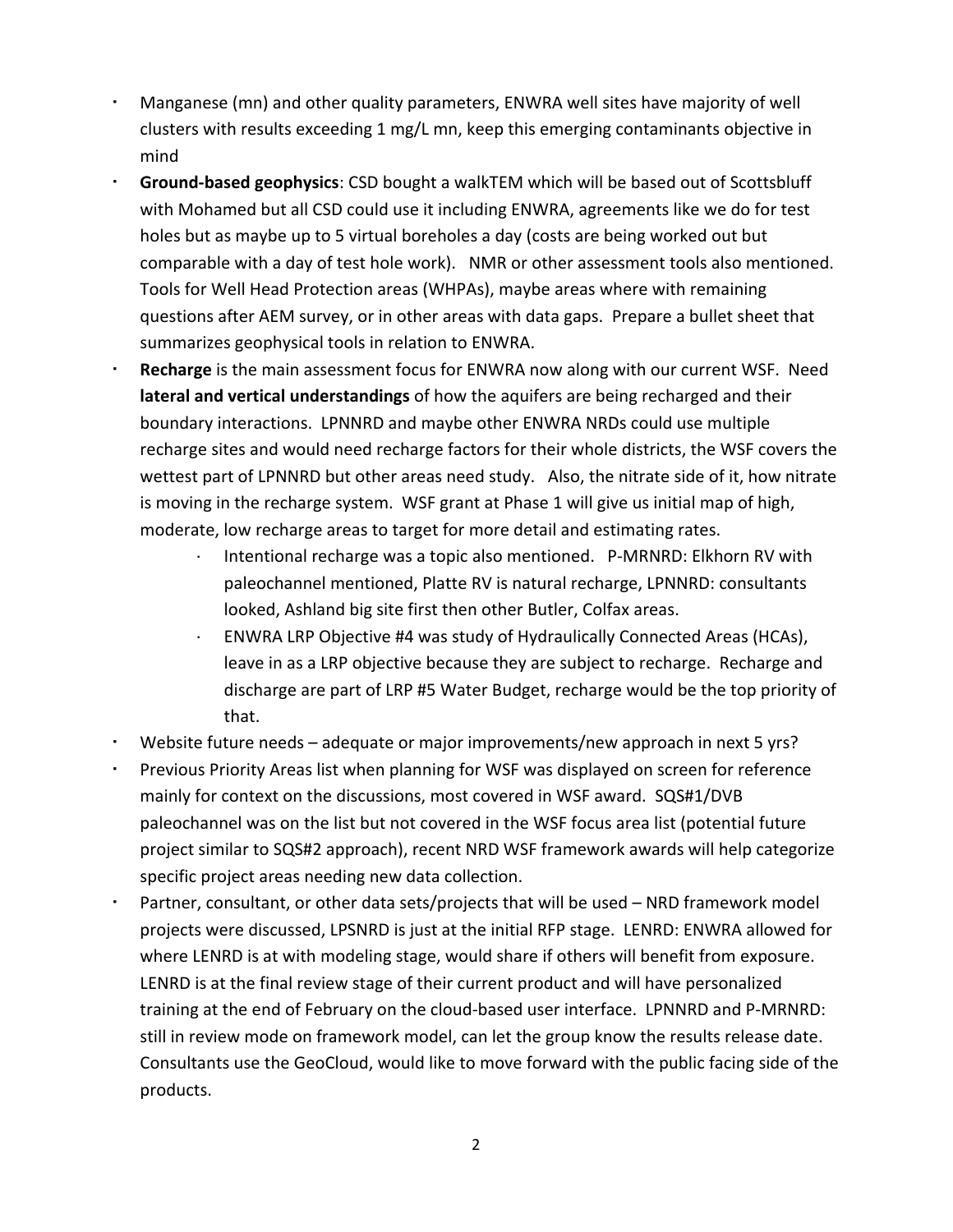LRP does not need edits before the next board meetings where interlocal renewal is presented. **UPDATE:** Tasks and Timeline for next 5 years for ENWRA roughed out through follow-ups with the technical committee, presented at LPNNRD and LENRD March meetings. Recharge and 3D Modeling are the main 2 priority areas for NRDs, we can get areas categorized and prioritize concerns for each for LRP update maybe in June or July 2022.

Budget and Interlocal: ENWRA expected final fiscal year (FY) 2022 budget numbers and Draft FY2023 budget was reviewed. Change AEM database/Database management budget item to \$23,000 to cover in case other non-ENWRA NRDs don't sign or pull out of GeoCloud interlocal. Other listed items ok by NRDs, March is when LPSNRD starts with budget planning for next fiscal.

ENWRA and GeoCloud Interlocals: current 5 Year term ends June 30, 2022, renewal proposed through June 30, 2027. Five-year term and contract clauses were discussed. Discussion on the need for ENWRA visibility, layout of renewal reasoning and perspectives, what ENWRA does for NRD boards. Discussion on % of ENWRA area and percent of ENWRA dues breakout table from years ago, NRDs made comments related to their Districts' amounts. Will leave the Interlocal Amendment 7 for next 5 years as is with LPNNRD and LENRD both going next up for approval at board meetings in March 2022 and ENWRA presentations with Daryl and Brian (hope to get all NRDs signed by April 2022). **UPDATE:** all 6 NRDs signed Interlocal Amend 7 renewal for FY23-27 effective as of March 28, 2022.

## ENWRA WSF #5312 Scope Review and Upcoming Activities:

- Three phase, three year project with USGS and UNL-CSD partners. Budget: \$96,000 out of pocket for ENWRA, \$144,000 from WSF, \$74,000 USGS coop dollars.
- USGS taking existing AEM data and water quality data to create a Phase 1 2D map of the region similar to the AGF recharge Google Earth Datasets for the top layer of resistivity data but using deeper AEM data down to the water table (high, moderate and low categories).
- CSD will be creating a better than the 1995 water table contour surface to use with the USGS work and as a separate product, products will go on the GeoCloud
- Phase 2 will look at Focus Areas across NRD boundaries, Figure from the grant application was reviewed on screen. Phase 3 will be an enhanced recharge map product and will include recommendations for management/sustainability of the focus areas
- Getting more measuring points accurately located and categorized by aquifer unit was the first order goal on the phased approach, NRDs will work with Aaron Young to get a list of NRD measuring points in their district. Aaron showed existing measuring point and test hole locations on maps of the focus areas onscreen for discussion. Borehole logs that NRDs may have that are not in the registered well database or in CSD records was also discussed. Comments were made on possible CSD and USGS use of the log data (considered public